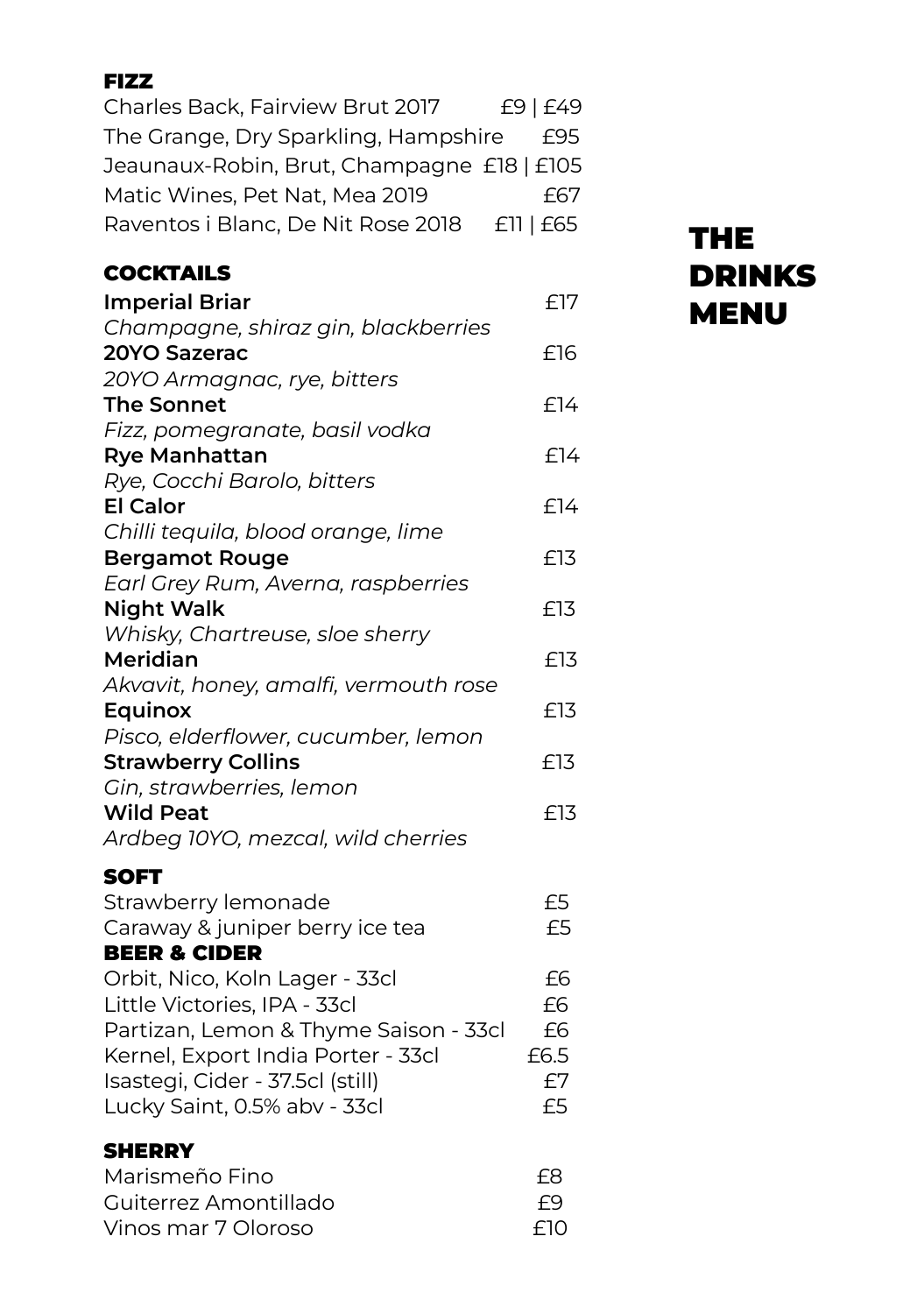# Q WINES - MADE FOR THE QUALITY CHOP HOUSE

Whilst the idea of a 'house branded' wine is nothing new, we wanted to take things a step further at The Quality Chop House by selecting bottlings from small, independent wineries where we can have a direct relationship with the winemaker.

| <b>Chateau Laballe</b>                   |                           |
|------------------------------------------|---------------------------|
| Gascony, France                          |                           |
| Côtes de Gascogne Blanc '20              | £6   £16   £31            |
| Crisp dry citrus fruit & herbs           |                           |
| Côtes de Gascogne Rouge '20              | <del>£6   £16   £31</del> |
| Blackcurrant sap with soft tannin        |                           |
| Côtes de Gascogne Rosé '20               | £6   £16   £31            |
| Pale strawberry & blackcurrant leaf      |                           |
| Cossetti<br>Alba, Italy<br>Gavi DOCG '19 | £8   £22   £43            |
| Ripe yellow apples & hay                 |                           |
| Barbera d'Asti DOCG '20                  | £8   £22   £43            |
| Bright purple florals & morello          |                           |
|                                          |                           |

#### WHITE WINE

| Arbeau, Diane, Languedoc '20<br>Lively acidity - citrus, apple, blossom aroma                                  | F29. |
|----------------------------------------------------------------------------------------------------------------|------|
| Athanasiou, Assyrtiko, Pelopennese '20<br>Full & smooth with crisp, tropical fruit & jasmine                   | £35  |
| Mandrarossa, Costadune, Zibibbo Secco, Sicilia '21 £7   £20   £37<br>Fresh & balanced with rich lemon & orange |      |
| Dominio De Punctum, Lagasca, Viognier '20<br>Mandarin, apricot & honeysuckle delights                          | f44  |
| Nekeas, 25 Vendimias Garnacha Blanca, Navarra '18<br>White flowers, almonds & grapefruit                       | £45  |
| Damien Pinon, Tuffo, Vouvray '19<br>Strong minerality, ripe fruit & fresh pear finish                          | £51  |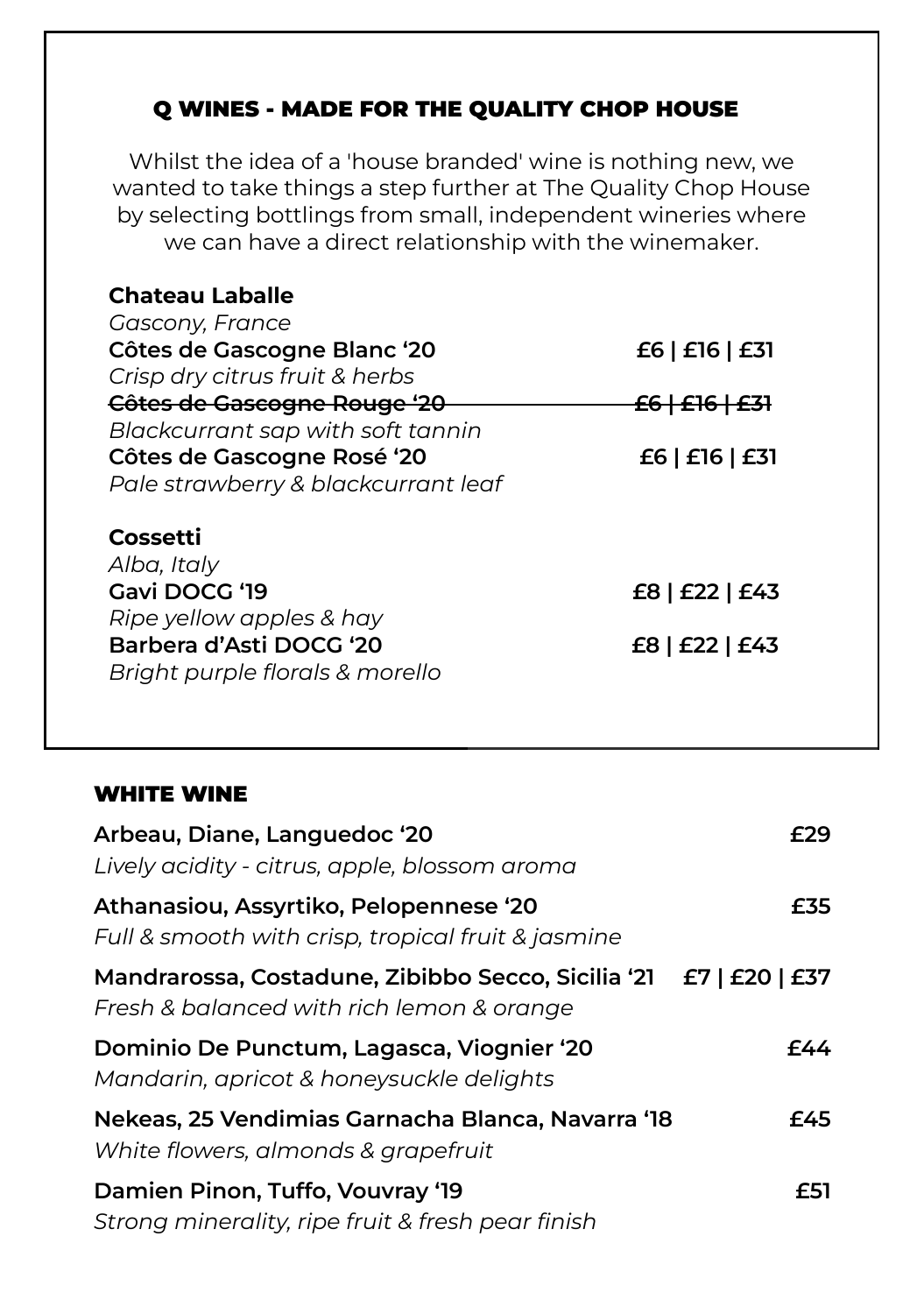| Nibiru, Gruner Veltliner, Kemptal '20<br>Aromatic - quince & pear notes with a peppery, saline finish                           | £52              |
|---------------------------------------------------------------------------------------------------------------------------------|------------------|
| Quinta Dos Carvalhais, Encruzado, Dao '20<br>Fresh nectarine & orange blossoms                                                  | £9   £27   £53   |
| Dom. Laguerre, Le Ciste, Roussillon '18<br>Tart peach, herb & smoke                                                             | £10   £29   £57  |
| Au Bon Climat, Santa Barbara '20<br>Casual sipping dry blend of Pinot Gris & Blanc                                              | £59              |
| L'archetipo, Verdeca, Puglia '17<br>Fresh flowers, balanced tannin & spicy fruit                                                | E11   E33   E62  |
| Dom. de Thalie, Macon-Bray '19<br>Unfiltered Chardonnay. Fresh pear & salinity                                                  | £63              |
| Sepp Muster, Opok, Styria '19<br>Bight, crisp fruit, soft natural minerality                                                    | £64              |
| Gerard Boulay, Chavignol, Sancerre '20<br>The region's finest vigneron, we think                                                | £69              |
| Lowboi, Riesling, Great Southern '20<br>Fresh & clear mineral fruit; long dry finish                                            | £12   £36   £71  |
| Cirillo, Ancestor Vine Semillon, Barossa '17<br>Unwooded lemongrass & pear. Great old vine!                                     | £73              |
| Weingut Von Winning, Paradiesgarten, Riesling, Pfalz '18<br>Elegant yet playful Riesling. Fresh citrus with a mineral drive     | £76              |
| Domaine du Monteillet, Saint-Joseph '19<br>Waxy & toasty - tropical fruits, melon & slightly spice finish                       | £77              |
| Capezzana, Trebbiano, Toscana '19<br>Harmonious almonds, yellow flowers & vanilla                                               | £14   £40   £78  |
| Sauzet, Jardin du Calvaire, Burgundy '18<br>Chalk minerality & citrus. From a master                                            | £19   £57   £112 |
| Domaine Corrinne Perchaud, 1er Cru Chablis '18<br>Bright citrus fruit & pear, precise acidity & saline finish                   | £109             |
| F.X. Pichler, Ried Steinertal, Wachau Grüner Veltliner '20<br>Complex notes of apple, orange zest, & fresh herbs. Clean acidity | £126             |
| Domaine Charvin, Châteauneuf-du-Pape '19<br>Ripe peach & a hint of citrus. A little spice & a saline twist                      | £131             |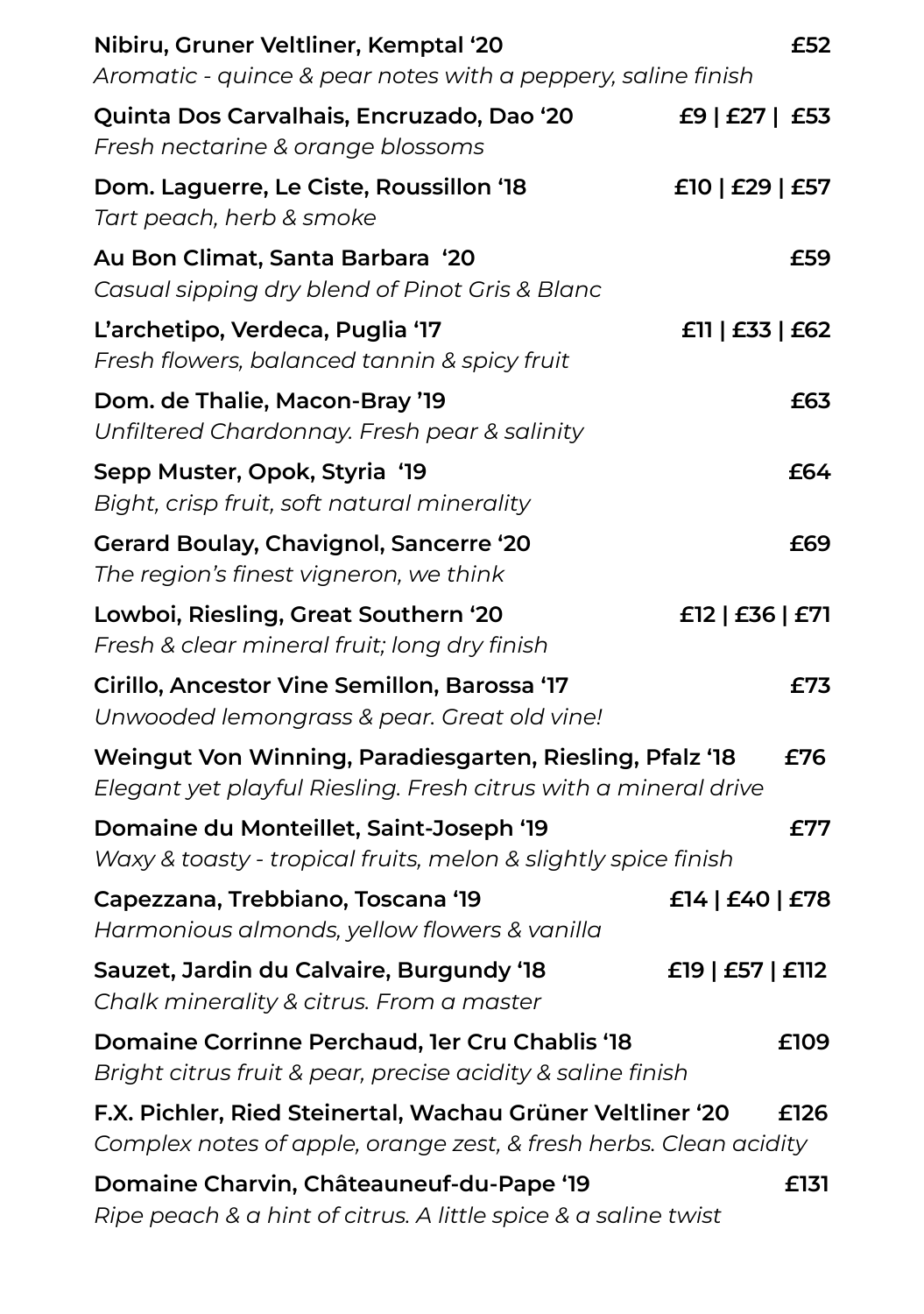| Nikau Farm, Tolone Riesling, Gippsland '18<br>Vibrant, zesty fruit & ginger spice                                               | £145           |
|---------------------------------------------------------------------------------------------------------------------------------|----------------|
| Domaine de Montille, Saint-Aubin 1er Cru, En remilly '19<br>Fresh & complex. Creamy with citrus & apple                         | £146           |
| Stephane Otheguy, Condrieu '19<br>Rich stone fruit with hints of honey & smoke                                                  | £148           |
| <b>ROSE WINE</b>                                                                                                                |                |
| F. Schatz, Pinot Noir Rosado, Andalucia '20<br>Fresh, powerful rose - rose petals, raspberries & red fruits                     | £65            |
| Bolney, Eighteen Acre Sparkling Rose Brut, Sussex NV<br>Brioche, rhubarb & vibrant fresh berries                                | £78            |
| <b>SKIN CONTACT WINE</b>                                                                                                        |                |
| A. Camillo, Procanico, Toscana '19<br>Herbaceous with lovely stone & dried fruit                                                | £9   £25   £49 |
| Domaine Bohn, Schieferberg Zero, Alsace '20<br>Delicious orange - honey, quince & orchard fruit                                 | £77            |
| <b>RED WINE</b>                                                                                                                 |                |
| Theodore Grasset, Cotes du Rhone '20<br>Ripe & juicy fruit with a spicy finish                                                  | £6   £17   £32 |
| Quinta da Vegia, Solo Franco, Dao '17<br>Leafy with floral notes, wild berries & firm tannins                                   | £35.           |
| Château Carignan, Bordeaux '15<br>Red plum & tart cherry. Touch of tobacco & leather                                            | £8   £25   £47 |
| Eschenhof Holzer, Goldberg, Zweigelt, Wagram '17<br>Tender tannins & vanilla notes, crushed red fruit                           | £48            |
| Valdibella, Respiro, Nero d'Avola, Sicilia '20<br>Intense cherry aroma & balsamic finish                                        | £54            |
| Villa Melnik, Aplauz, Mavrud, Bulgaria '17<br>Powerful with ripe tannins - dried red fruit, aromatic, leather                   | £55            |
| Roots, Modal x Joiseph, Blaufränkisch, Burgeland '19 £10 £29 £56<br>Savoury, lean, zippy & juicy peppery fruit - served chilled |                |
| Coscina Borgatta, La Milla, Dolcetto, Piemont '17<br>Crunchy fruit coated in spices. Tobacco-leather-coffee                     | £57            |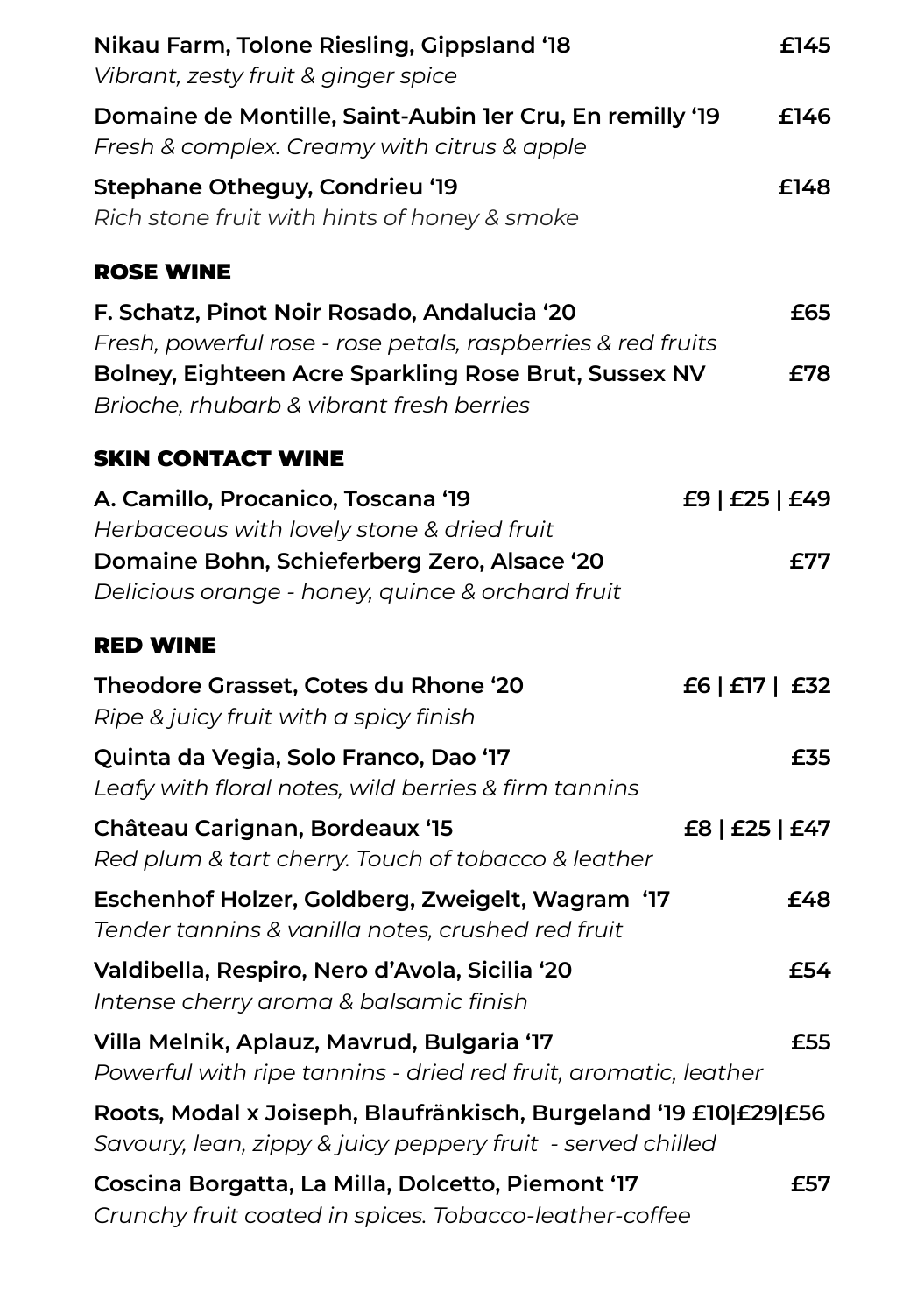| J. Garcia, Cubos, Castilla y León '19<br>Spiced raspberries & red earth                                                   | £60             |
|---------------------------------------------------------------------------------------------------------------------------|-----------------|
| Hacienda Grimon, Rioja Reserva '16<br>Black fruits, tobacco & a touch of sweet spice                                      | £61             |
| Du Grappin, Fleurie, Poncie '19<br>Elegant & beautifully perfumed Beaujolais Cru                                          | £62             |
| Château de Chambert, Malbec, Cahors '15<br>Intense dark aromas- blueberry & violets                                       | £64             |
| Copper Pot, Pinot Noir, Western Cape '20<br>Elegant, earthy & juicy - refreshing acidity                                  | £12   £35   £68 |
| Seghesio, Zinfandel, Sonoma County, CA '19<br>Fresh red fruit, mint - textured tannins & long complex finish              | £70             |
| Mullineux Signature, Syrah, Swartland '17<br>Silky texture, elegant & natural acidity. Violets & spicy citrus zest        | £71             |
| Tenuta Casenuove, Chianti Classico, Toscana '16<br>Tobacco, leather & dry cherry tart. Great Sangiovese                   | £13   £37   £72 |
| M.Barret, La Bannière, Crozes-Hermitage '20<br>Smooth & savoury, fresh berry Syrah                                        | £74             |
| Tissot, Arbois DD, Trousseau-Poulsard-P. Noir, Jura '20<br>Wild herbs, spices & bramble fruit                             | £75             |
| Bartinney, Cabernet Sauvignon, Stellenbosch '16<br>Classic Cabernet with rich cassis & a hint of chocolate                | £80             |
| Château Marjosse, Ortolan, Cab. Franc, Bordeaux '18 £14 £43 £83<br>Delicate red berries, touch of pepper & floral nuances |                 |
| Nin-Ortiz, Les Planetes, Priorat '19<br>Earthy, meaty & iron notes. Fresh finish                                          | £15 £45 £86     |
| Guyon, Les Planchots, Savigny Les Beaune '17<br>Bright red fruits, vibrant acidity & chalky tannins                       | £88             |
| La Niverdiere, Palimseste, Chinon '16<br>Elegant & earthy Cab Franc with vibrant red fruit & fine tannins                 | £90             |
| Dom. de la Biscarelle, Les Anglaises, C.N.D.P. '15<br>Peppery kirsch, thyme & anise. Robust Grenache                      | £94             |
| Fog Monster, Petite Sirah, Sierra Foothills, Ca '16<br>Powerful but truly balanced. Plum, black fruit & spices            | £107            |
|                                                                                                                           |                 |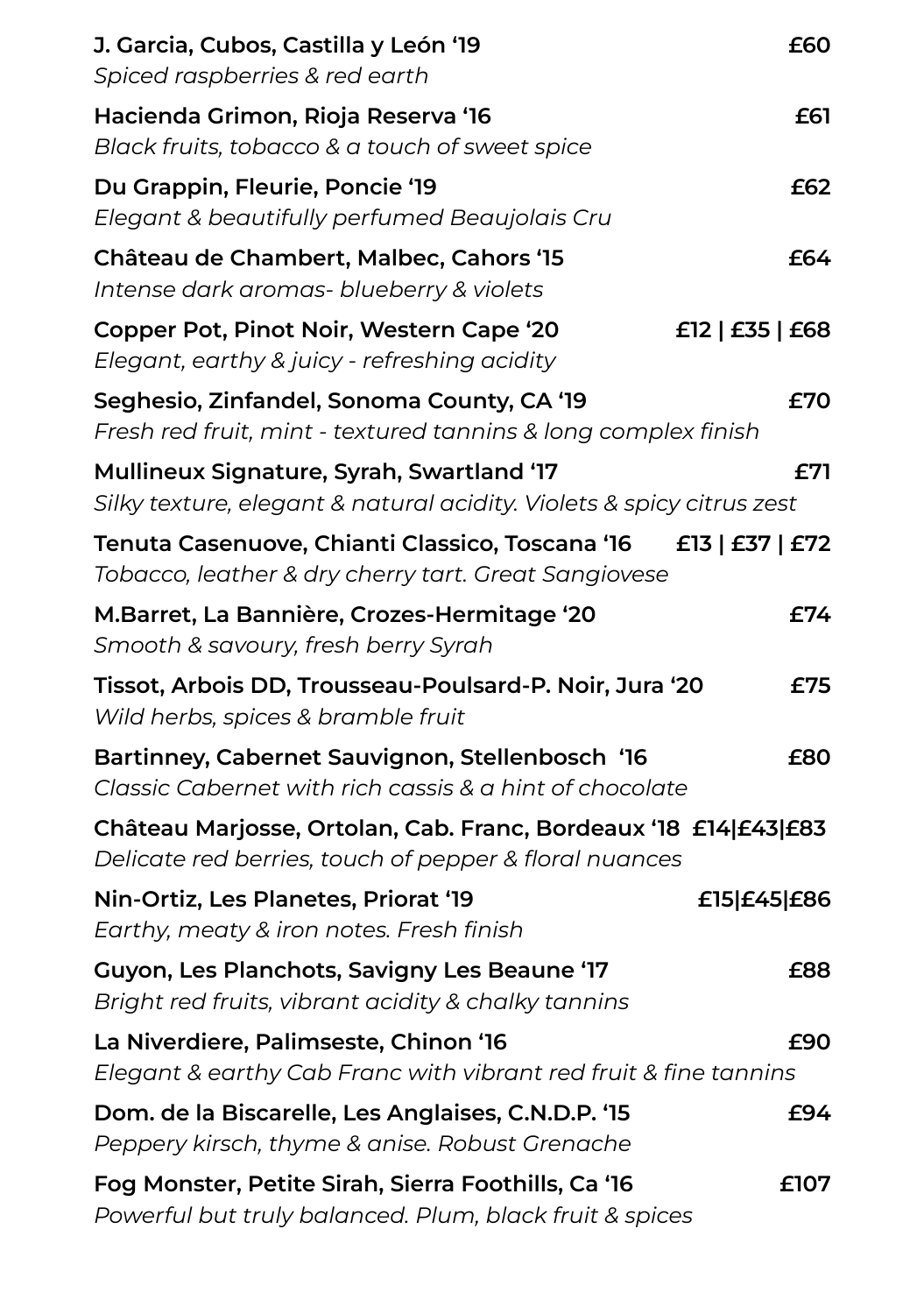| Durfort-Vivens, Vivens, Margaux '15<br>Rich & round. Violets & intense spicy notes                    | £20   £60   £116 |      |
|-------------------------------------------------------------------------------------------------------|------------------|------|
| Podere Scopetone, Brunello de Montalcino, Montalcino '15<br>Bold & savoury. Ripe black cherry & clove |                  | £123 |
| Mauro Veglio, Barolo, Castelletto '15<br>Robust, all-round Barolo with red fruit & flowers            |                  | £125 |
| Le Grappin, Gravières, Santenay ler Cru '18<br>Floral, crunchy red berries & smoke                    |                  | £125 |
| Au Bon Climat, Isabelle, Santa Maria '18<br>Tart raspberry, dried cherry & spicy oak                  |                  | £138 |

# THE CELLAR LIST - LIMITED BOTTLES

### CELLAR LIST - SPARKLING

| Ancre Hill Estates, Blanc de Noirs, Wales NV        | £102 |
|-----------------------------------------------------|------|
| Pol Roger, Rich Demi Sec, Champagne NV              | £105 |
| Leclerc Briant, Millesime, Extra Brut Champagne '14 | £155 |
| Charles Heidsieck, Brut Reserve Champagne NV Magnum | £265 |

### CELLAR LIST - WHITE

| David Moret, Les Narvaux, Meursault '19                    | £175 |
|------------------------------------------------------------|------|
| Guffens-Heynen, Tris Hautes des Vignes, Pouilly-Fuissé '14 | £185 |
| Livio Felluga, Terre Alte, Rosazzo '19                     | £186 |
| Penfolds, Reserve Bin 13A, Chardonnay, Adelaide Hills '13  | £190 |
| Schloss Johannisberger, Silberlack Rheingau '05            | £230 |
| Schloss Johannisberger, Kabinett, Rheingau '85             | £290 |
| Comtes Lafon, Perrieres, Meursault 1er Cru '90             | £740 |

### CELLAR LIST - RED

| Cirillo, 1850 Grenache, Barossa Valley '15                       | £155 |
|------------------------------------------------------------------|------|
| Domaine Rostaing-Ampuis, Ampodium, Cote-Rotie '17                | £160 |
| Giaconda, Shiraz, Beechworth '16                                 | £164 |
| Dom.Bitouzet-Prieur, Volnay Pitures 1er Cru '17                  | £171 |
| Jean Pierre Guyon, Vosne-Romanée '17                             | £192 |
| Dom. de Montille, Nuits-Saint-Georges, 1er Cru Thorey '17        | £218 |
| Giacomo Fenocchio, Cannubi, Barolo '10                           | £240 |
| Staglin Family, Salus, Cabernet Sauvignon, Napa Valley '16       | £250 |
| Château Talbot, Grand Cru Classé, Saint-Julien, Bordeaux'08 £286 |      |
|                                                                  |      |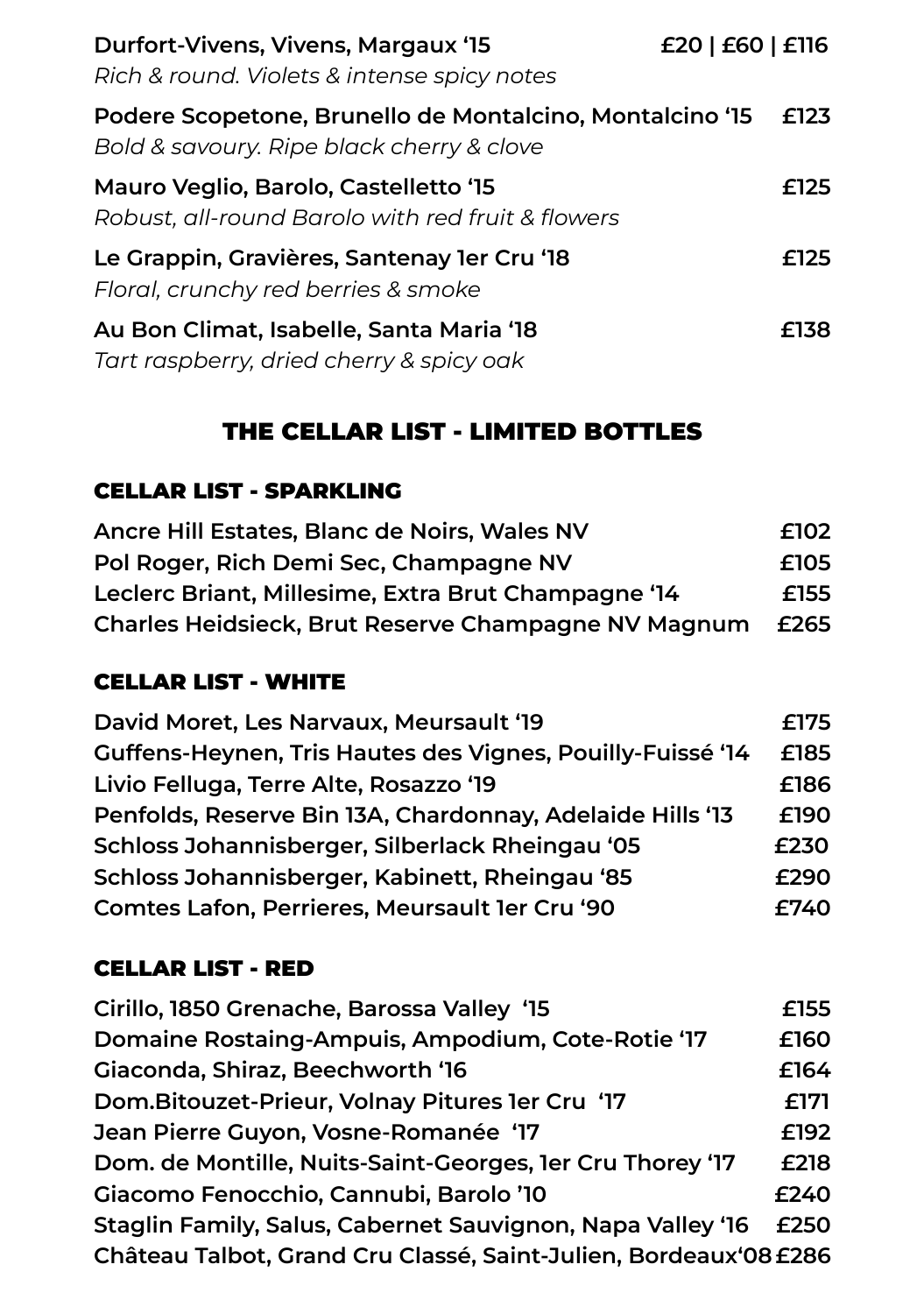| Gilbert et Christine Felettig, Echezeaux Grand Cru '11 | £300 |
|--------------------------------------------------------|------|
| Paul Avril, Clos Des Papes, Châteauneuf-Du-Pape '95    | £310 |

| Denis Bachelet, Corbeaux, Gevrey-Chambertin 1er Cru '08 | £340 |
|---------------------------------------------------------|------|
| Château Beychevelle, Saint-Julien, Bordeaux '01         | £350 |
| Confuron-Cotetidot, Suchots, Vosne Romanée ler Cru '08  | £375 |
| Château Gazin, Pomerol, Bordeaux '89                    | £375 |
| Château Leoville Barton, Saint-Julien, Bordeaux '88     | £385 |

#### MAGNUMS

| Dom. Sables Verts, Glouglou, Saumur Champigny '19         | £105 |
|-----------------------------------------------------------|------|
| Cirillo, The Vincent Grenache, Barossa Valley '18         | £125 |
| Ch. Patache d'Aux, Médoc Cru Bourgeois, Bordeaux '16      | £145 |
| John Duval, 'Plexus', Barossa Valley, South Australia '16 | £192 |
| R. Lopez de Heredia, Vina Tondonia, Rioja ' 09            | £204 |
| Jane Eyre, Côte de Nuits Villages, Burgundy '17           | £225 |
| G.D. Vajra, Albe, Barolo '15                              | £246 |
| Fossacolle, Brunello Di Montalcino '15                    | £250 |
| Domaine de Marcoux, Châteauneuf du Pape, '18              | £260 |
| 'La Poja', Allegrini, Veneto, Italy '12                   | £314 |
|                                                           |      |

# SWEET WINES

| Corte Del Sole, Recioto Di Soave 2018 (75 ml/500ml)              | £10   £53  |
|------------------------------------------------------------------|------------|
| Château Filhot Sauternes 2010 (75 ml/375 ml)                     | £11   £51  |
| <b>Staffelter Hof 2006, Riesling, Mosel</b> (75 ml/750ml)        | £11   £104 |
| Domaine La Luminalle 2019 Rasteau, Grenat (75 ml/500ml) £9   £49 |            |
| <b>Somerset Ice Cider</b> (75 ml/500ml)                          | £9   £46   |
| Nibiru, Auslese, Rose (75 ml/500ml                               | £11   £62  |
| <b>Sandeman 10 YO Tawny Port Jeroboam</b> (75 ml)                | £11        |
| <b>Sandeman 20 YO Tawny Port</b> (750ml)                         | £104       |
| <b>Cockburns Vintage Port 1967 (750ml)</b>                       | £315       |